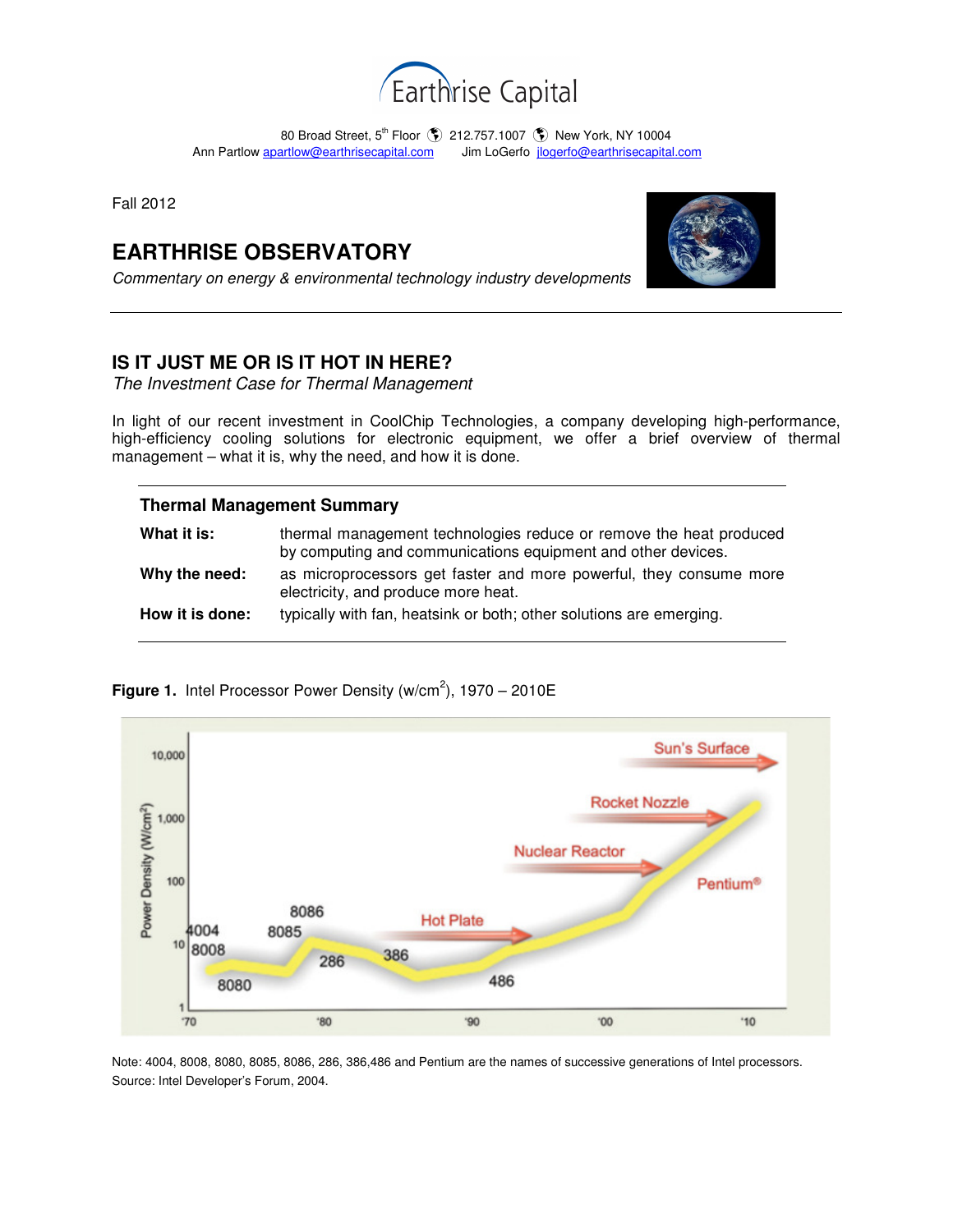Fall 2012, page 2

#### Moore, Better, Faster – Chip Speed and the Need for Power

Gordon Moore's 1965 prediction that computing power would roughly double every two years ("Moore's Law") has been remarkably accurate. These astonishing performance gains have been achieved primarily by shrinking the size of transistors, then cramming more and more of them into an integrated circuit. As the number of transistors per chip grew from the thousands in the 1970s to the billions today, the power required per chip has increased accordingly. And because electricity flows essentially always create heat (due to the resistance of the conductor), the rise in microchip power consumption has meant hotter and hotter equipment (see Figure 1 above).

#### A Chilling Effect – Thermal Management Solutions

To keep chips cools, the electronics industry has long relied on fans, heatsinks or both. A typical heatsink consists of a baseplate with fins, and is made from a thermally-conductive metal such as aluminum. Heat is drawn away from a hot spot (e.g., a microprocessor) by the baseplate, then spread out across the fins for dissipation by the cooler surrounding air. A fan is generally placed on or near the heatsink for faster cooling (see Figures 2 and 3 below).



The fan-plus-heatsink combination is widely used. It is cheap, simple and generally effective. However, there are many instances when a different solution is needed – when vertical space is limited (as in an ultrathin notebook); when there are lots of smaller hot spots distributed around the circuit board (as in telecom equipment), rather than one or two large heat sources; when noise from the fan begins to impinge on the user experience (as in gaming devices like X-Boxes); or when there is simply too much heat to remove (as in high-performance computers).

Alternatives to fans and heatsinks range from the highly engineered to the exotic and experimental, and include passive heatpipes, pumped liquid cooling, and microfluidics. In general, they are costly to produce and install; entail considerable customization; and/or require added maintenance. In a recent example of the search for better cooling solutions, Intel placed data servers into vats of circulating mineral oil, and ran them for a year. Intel declared the experiment a success, but noted that it would not be bathing its own corporate data servers in oil anytime soon.

CoolChip Technologies, Earthrise Capital's newest portfolio company, is commercializing new thermal management technologies designed to offer high performance, high efficiency and high reliability at a competitive price. CoolChip's first product is essentially a spinning heatsink – a thermally-conductive aluminum fan rotating thousands of times per minute just microns above a metal baseplate. The idea is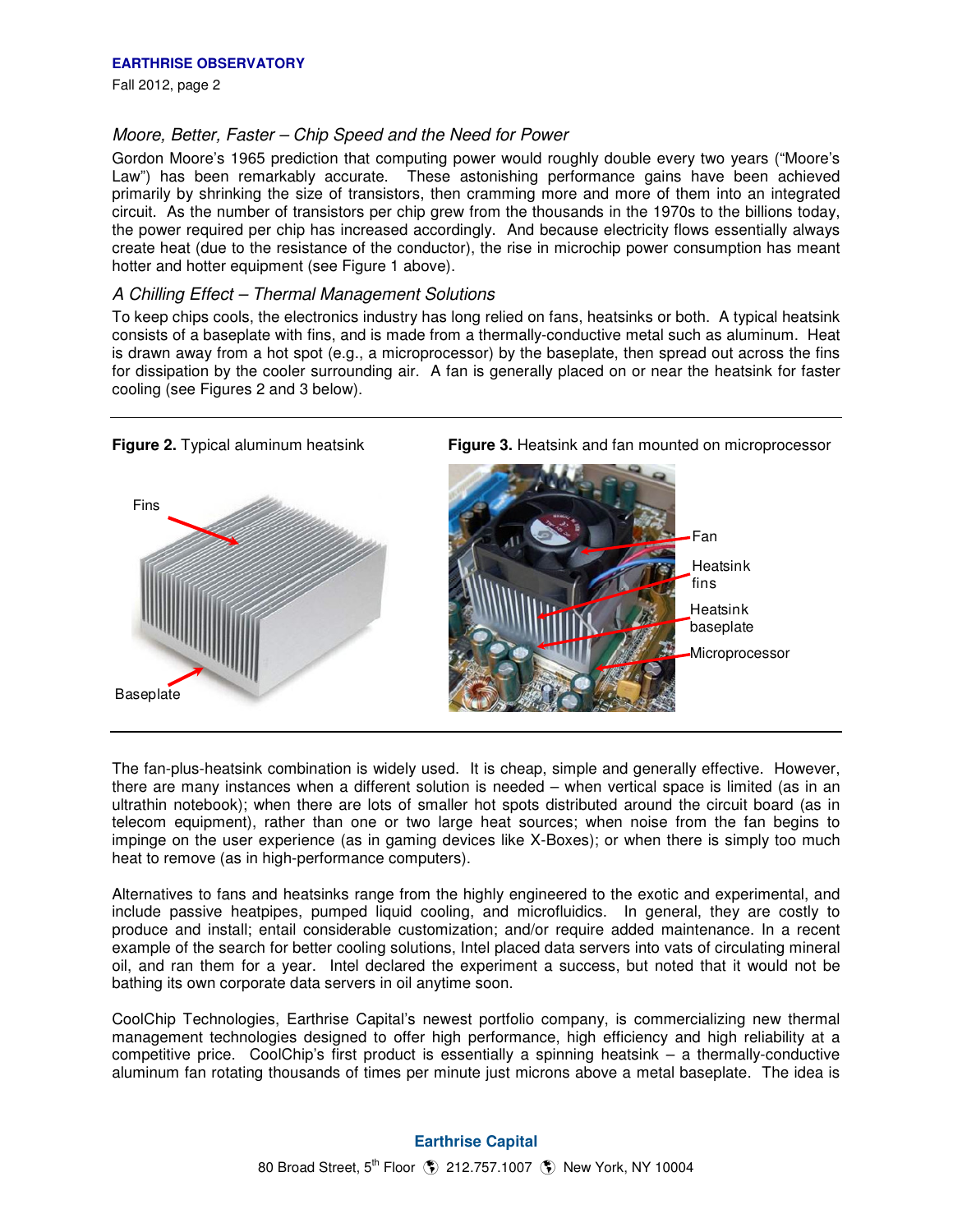Fall 2012, page 3

simple, but making it work requires a great deal of intellectual property, some licensed from Sandia and MIT, some developed internally. The interview with CoolChip's CEO that follows provides more details.

### **EARTHRISE CAPITAL PORTFOLIO OBSERVER**

In our "Earthrise Capital Portfolio Observer," we hope to provide a deeper understanding of our portfolio companies through management interviews, technology summaries and real-world examples of products at work.

Earthrise recently completed an investment in CoolChip Technologies, Inc. (CoolChip). CoolChip is commercializing advanced kinetic cooling technologies for removing heat from electronic devices. Here we present an interview with William R. Sanchez, the co-founder, President and CEO of CoolChip Technologies, where he is responsible for overseeing sales, marketing, business development and overall strategy. He began his career as an entrepreneur focusing on clean energy ventures. From 2009- 2011, he served as the President of vecarius, Inc., a startup company commercializing energy-harvesting power converters. Mr. Sanchez received his Ph.D. in electrical engineering and computer science from MIT, where his doctoral efforts focused on developing novel, high-efficiency power and energy management architectures. He has over seven years of semiconductor industry experience, and his expertise includes power electronics, high-speed communications, feedback and digital systems.

CoolChip was the grand prize winner of the 2011 MIT Clean Energy Prize.

**Earthrise:** What is your technology in brief?

**Sanchez:** CoolChip's technologies are cooling devices to keep electronics from overheating. For many years there has been little innovation in the way cooling is typically done. Now there is demand for smaller devices that perform more efficiently and are as cost effective as conventional solutions. Other new approaches being developed, such as liquid cooling, microchannel techniques, heat pipes, etc., are cumbersome, difficult to scale, and costly.



CoolChip Technologies Kinetic Heat Sink

**Earthrise:** What is unique about CoolChip's approach?

**Sanchez:** We started from first scientific principles to create a smaller device that can remove heat more efficiently. A core concept featured in our devices was conceived by a scientist at Sandia National Labs in response to a solicitation from DARPA, the Defense Advanced Research Projects Agency. We are licensing that technology along with additional technology from MIT that is complementary. In addition we have now developed our own innovations and submitted three of our own patent applications.

**Earthrise:** Can you describe the difference between your first product and the traditional solution?

**Sanchez:** Typically there are two pieces to cooling, a spreader such as a metal plate to spread the heat from the electronics and a pump used to circulate cool fluid, e.g., a plastic fan that pushes air to move the heat away. A thermodynamic problem, however, prevents the movement of the air as efficiently as one would like. CoolChip's solution is to make the fan out of metal and couple it closely to the electronics to enable more air movement. Intuitively, more metal means more heat transfer surface area.